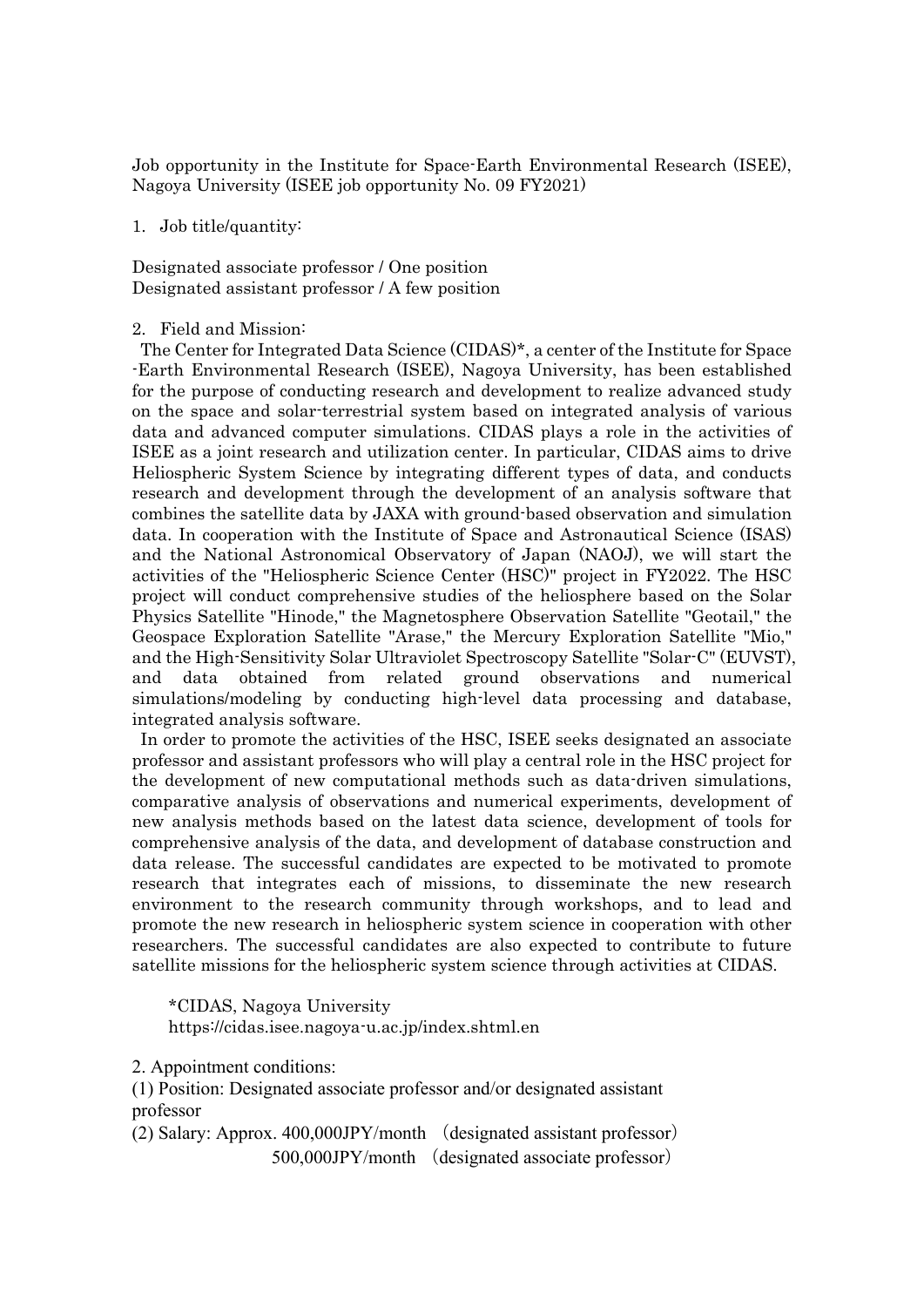(3) Work hours: 38.75 hours/week

(4) Insurance enrollment: Health insurance, Welfare pension, Employment insurance, Workers compensation insurance

3. Starting Date: April 1, 2022, or later, as early as possible

4. Term: up to March 31, 2025.

5. Eligibility: Ph.D. as of April 1, 2022

- 6. Application Materials
- (1) Curriculum vitae,
- (2) Publication and research activity list,
- (3) Summary of research achievements and interests,
- (4) Research plan (maximum two pages),
	- In research plan,
	- a) Please explain how you intend to contribute to the requirements of the research and development described in 2: Field and Mission.
	- b) Please indicate whether you will be a "designated associate professor," "designated assistant professor," or both.
	- c) Please indicate what computer language(s) you have experience developing (e.g., Fortran, C, IDL, Python, etc.), software, database, etc. (e.g., ERG integration analysis software "SPEDAS" or "PySPEDAS", solar data analysis software)

(5) Names and contact information for two professional references

7. Application Deadline: 28 (Mon), Feb., 2022, 8:00 JST

8. Submission: Applicants are required to make one PDF file (up to 10MB) that includes all documents and send it by email to the following address with the subject "Application for ISEE job opportunity No. 09 FY2021."

inst-recruit@adm.nagoya-u.ac.jp

(A receipt confirmation will be sent by email within 3 business days after the submission. If you do not receive the receipt confirmation email by then, please contact the address in "9. Contact: 1) Regarding documents to be submitted.")

## 9. Contact:

1) Regarding documents to be submitted

 Youhei Sato, General Affairs Division Institute for Space-Earth Environmental Research, Nagoya University F3-3 (250), Furo-cho, Chikusa-ku, Nagoya, Aichi 464-8601, Japan Email: ken-jin@adm.nagoya-u.ac.jp Phone: +81-52-747-6305

2) Regarding ISEE and application content

 Prof. Yoshizumi Miyoshi (Director of CIDAS) Institute for Space-Earth Environmental Research, Nagoya University F3-3 (250), Furo-cho, Chikusa-ku, Nagoya, Aichi 464-8601, Japan